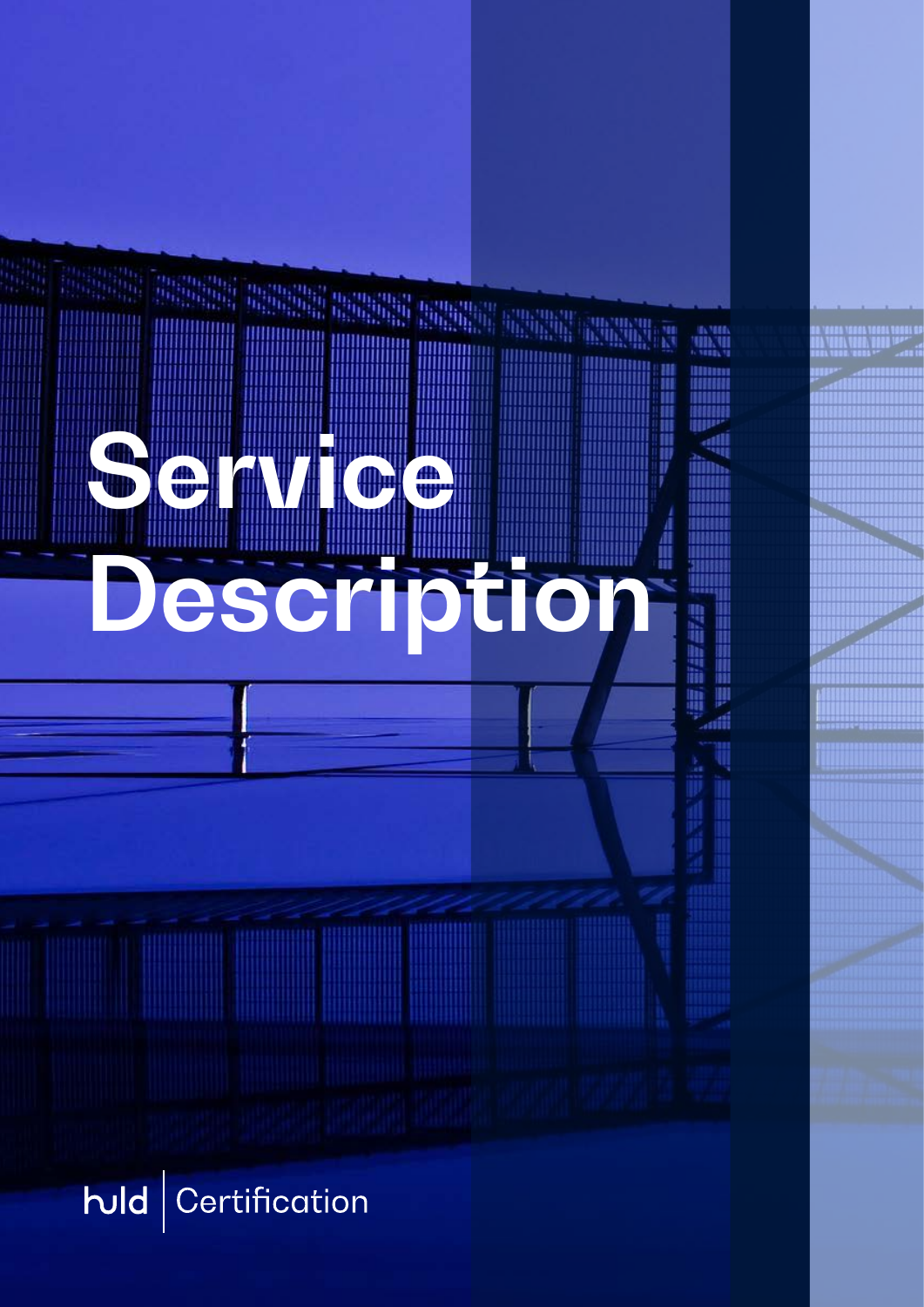# **Table of Contents**

| 1 Information Security Certification Body                           | 3              |
|---------------------------------------------------------------------|----------------|
| 2 Policy on Impartiality                                            | 3              |
| 2.1 Safeguarding Impartiality                                       | 3              |
| 2.2 Conflicts of interest                                           | 4              |
| 2.3 Confidentiality                                                 | 4              |
| 3 Certification process                                             | 4              |
| 3.1 Personnel used in audits                                        | 4              |
| 3.2 Use of external auditors and technical experts                  | 6              |
| 3.3 Pre-certification activities                                    | 6              |
| 3.3.1 Application for certification                                 | $6\phantom{1}$ |
| 3.3.2 Audit programme                                               | 6              |
| 3.4 Obtaining evidence and control of records                       | 7              |
| 3.4.1 Audit methods                                                 | 7              |
| 3.4.2 Control of client records                                     | 7              |
| 3.5 Stage 1                                                         | 8              |
| 3.6 Stage 2                                                         | 8              |
| 3.7 Certification                                                   | 8              |
| 3.7.1 Certification decision                                        | 8              |
| 3.7.2 Information for granting or refusing certification            | 9              |
| 3.8 Surveillance activities                                         | 10             |
| 3.8.1 Surveillance audits                                           | 10             |
| 3.9 Recertification activities                                      | 10             |
| 3.9.1 Recertification and corrective actions                        | 10             |
| 3.9.2 Audits for expanding scope and short-notice audits            | 11             |
| 3.10 Suspending, withdrawing or reducing the scope of certification | 12             |
| 4 Handling processes for complaints and appeals                     | 12             |
| 4.1 Feedback                                                        | 13             |
| 5 The right to refuse assignment                                    | 13             |
| 6 Use of certification marks                                        | 14             |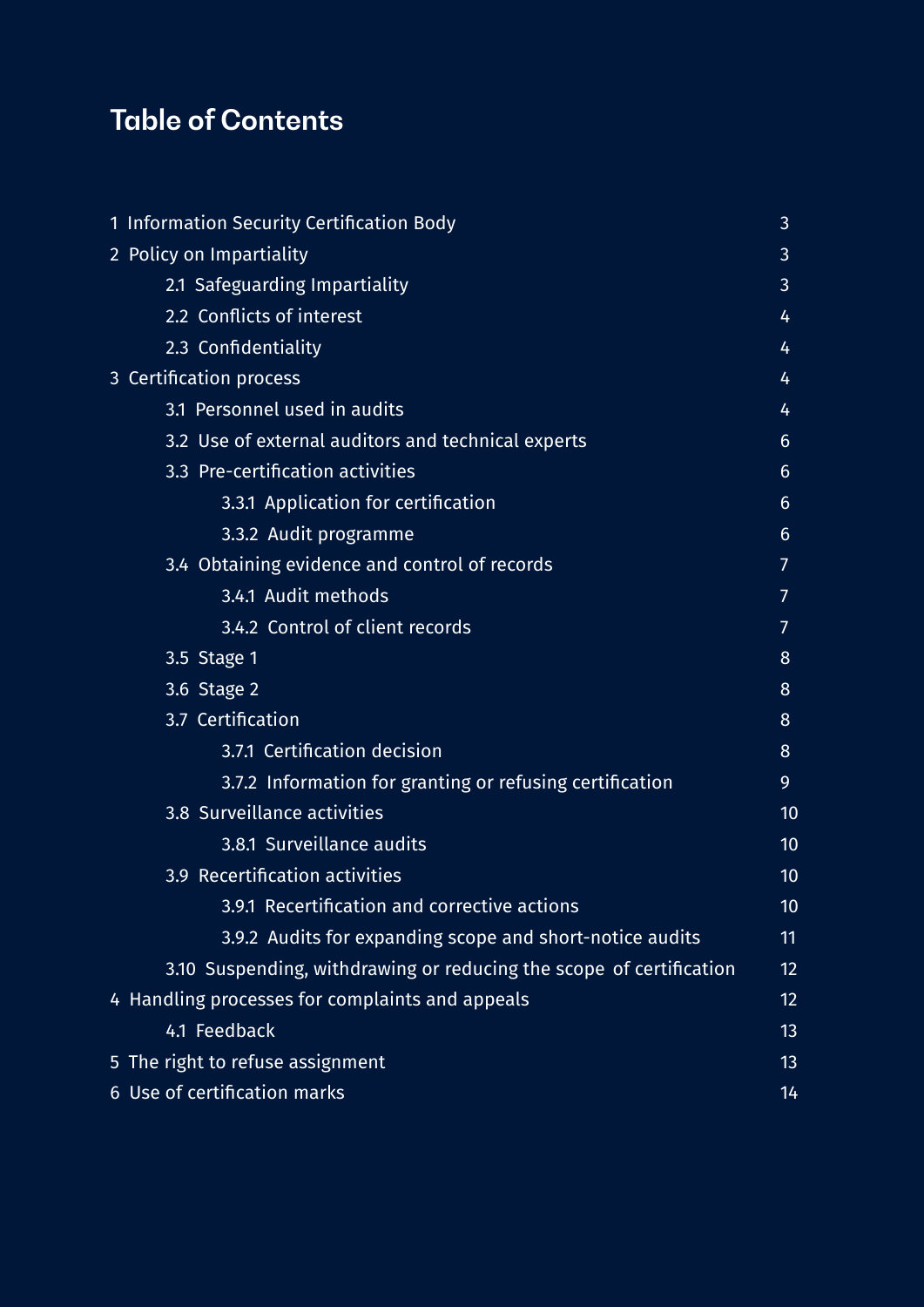# <span id="page-2-0"></span>**1 Information Security Certification Body**

Huld Certification is an independent sister company of Huld Oy providing information security management system certifications based on the standard ISO/IEC 27001. Huld Certification operates in the European Economic Area.

## **2 Policy on Impartiality**

#### **2.1 Safeguarding Impartiality**

Huld Certification's management and auditors are committed to ensure independence and impartiality, and that commercial, financial or other pressure cannot affect the results of information security assessments and certifications. The commitment includes the following:

- The results of the audits are based only on objective evidence on how the assessed organization meets the certification criteria.
- Huld Certification's audits, operations and organizational structure are independent.
- Prior to every audit, possible risks for independence and impartiality are assessed and minimized as appropriate.
- Huld Certification does not certify organizations that could cause uncontrollable risk for independence and impartiality.
- Huld Certification does not certify other certification bodies.
- Huld Certification does not perform internal audits to certified customers.

Huld Certification has appointed an independence committee to safeguard its independence and impartiality by assessing its operations annually.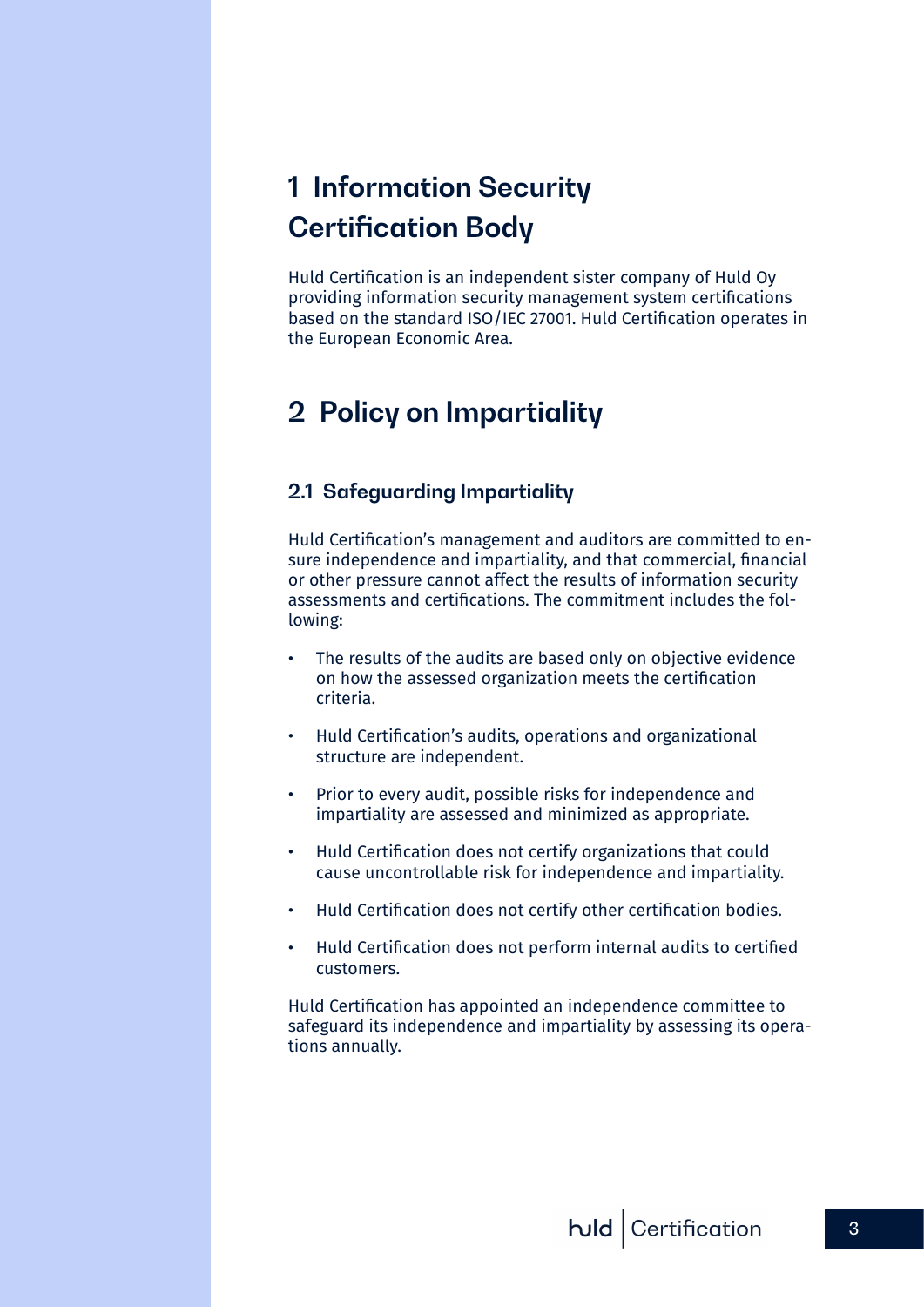## <span id="page-3-0"></span>**2.2 Conflicts of interest**

Huld Certification may carry out the following duties without them being considered as consultancy or having a potential conflict of interest:

- a) arrange and participate as a lecturer in training courses related to information security management, information security management systems or auditing by confining to the provision of generic information and advice. Huld Certification does not provide company specific advice which contravenes the point b) below:
- b) make available or publish information describing the certification body's interpretation of the requirements of the certification audit standards or criteria,
- c) conduct activities prior to audit (e.g. pre-audits) which are solely aimed at determining readiness for certification but not at providing recommendations or advice used to justify a reduction in the eventual certification audit duration,
- d) add value during certification audits and surveillance visits, e.g., by identifying opportunities for improvement, as they become evident during the audit, without recommending specific solutions.

## **2.3 Confidentiality**

Huld Certification is responsible for the management of all information obtained or created during the certification activities. The responsibility is ensured by the legally enforceable certification agreements. Maintaining confidentiality of information concerns both internal and external personnel as well as committees at all levels of the certification body. If law or authorization by contractual agreements requires releasing confidential information, the concerned client is informed about the information provided, unless prohibited by law.

## **3 Certification process**

ISO/IEC 27001 certification process is required to follow process guidelines set forth in ISO/ IEC 17021-1 and ISO/IEC 27006 standard. This process is divided to two main stages: stage 1 and stage 2. After the initial certification, a three-year certification cycle begins with ongoing surveillance activities that includes surveillance audits and recertification before the expiry of initial certification.

#### **3.1 Personnel used in audits**

The audit team has an appointed Audit Team Leader, who works as a project manager in the assignment. In addition to audit team leader, there may be other auditors, technical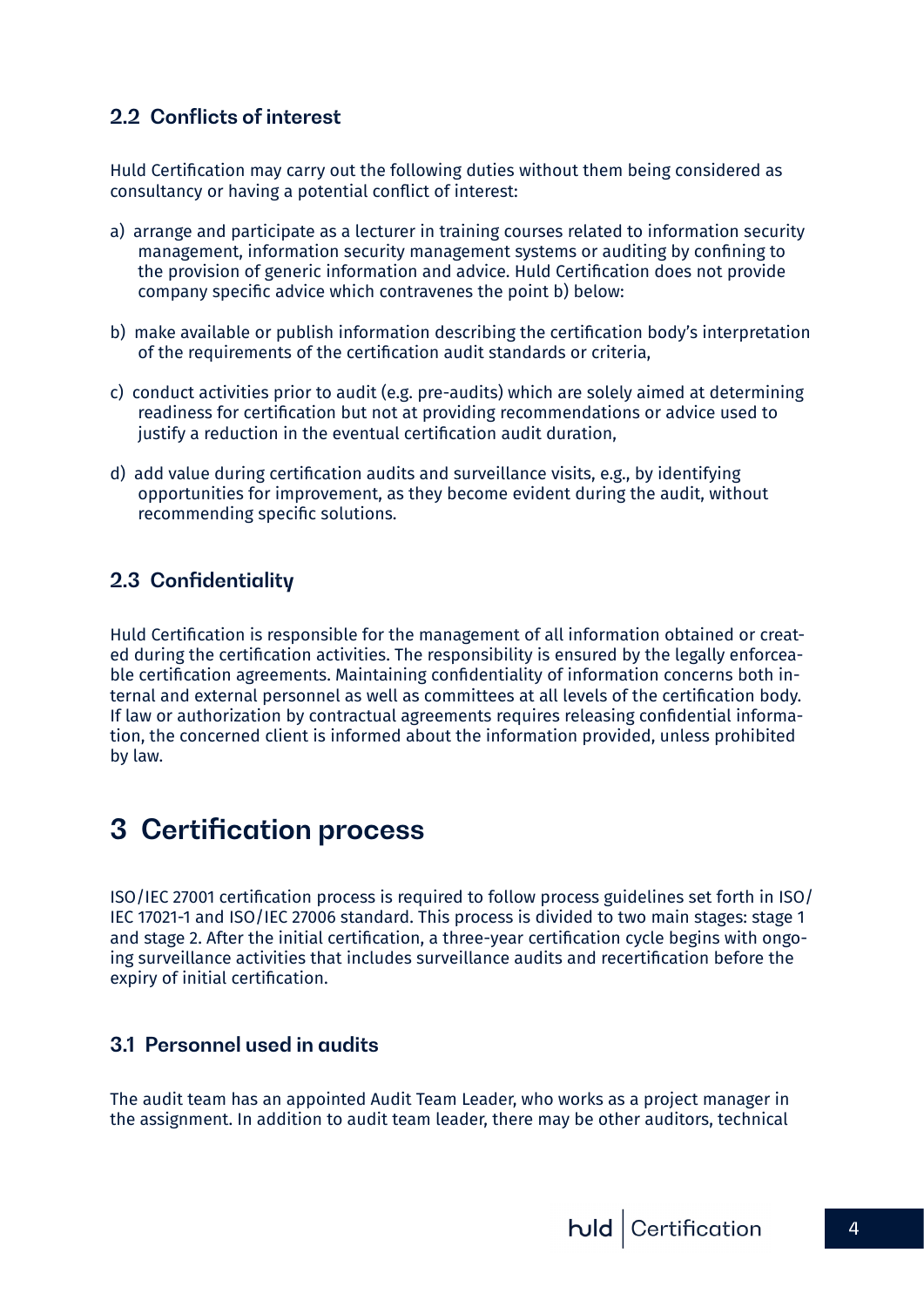#### *Certification process flowchart.*



experts, trainee auditors and observers. The audit team consists of at least two people, including the Audit Team Leader.

Managing Director is responsible for the certification decision. The Managing Director may be assisted by independent and competent personnel in the decision making.

Following requirements apply to all auditors of the audit team except b), which can be shared among auditors of the audit team:

- a) knowledge of information security,
- b) technical knowledge of the activity to be audited,
- c) knowledge of management systems,
- d) knowledge of the principles of auditing,
- e) knowledge of monitoring, measurement, analysis and evaluation of information security management systems.

Huld Certification complies with the minimum competence requirements set in ISO/IEC 17021-1 and ISO/IEC 27006 standards. It maintains competence criteria for evaluating personnel competence and to identify training needs. Security clearances are in place for all auditors.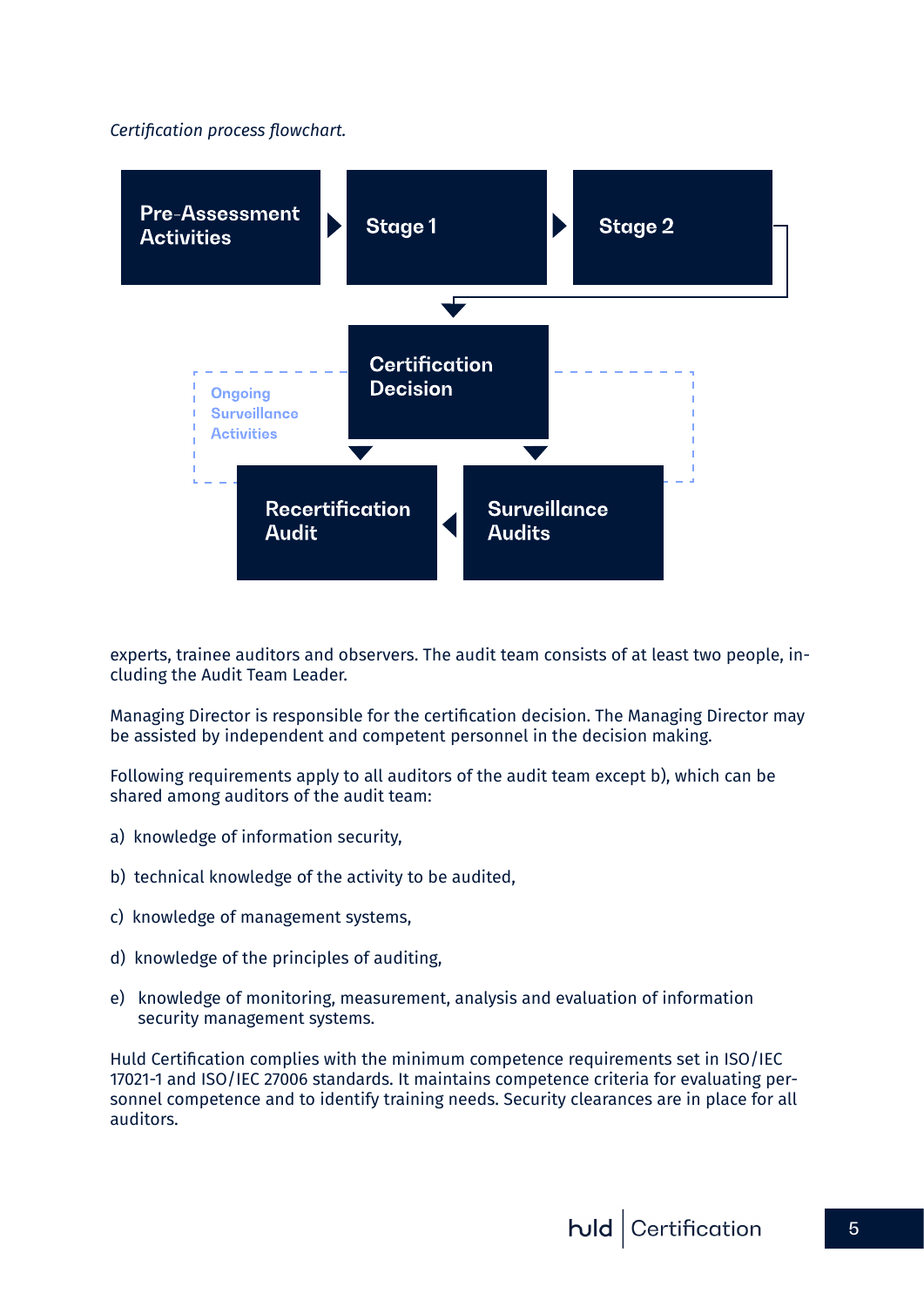## <span id="page-5-0"></span>**3.2 Use of external auditors and technical experts**

Huld Certification can use individual external auditors and technical experts in its audits according to conditions set forth in ISO/IEC 17021- 1 standard. The key requirement is that the external personnel work under the supervision and responsibility of the Audit Team Leader. Use of individual external personnel does not constitute outsourcing. The same confidentiality and impartiality requirements defined above, apply to external personnel.

## **3.3 Pre-certification activities**

#### **3.3.1 Application for certification**

Assignment for certification begins with client requesting it from Huld Certification by delivering Application for Certification. The client is required to deliver information related to certification including:

- desirable scope of the assessment.
- relevant information about the client organization from the perspective of the certification program (name, site addresses, processes and operations, human and technical resources, functions, relationships, and any relevant obligations),
- information about outsourced processes.
- standards and other requirements on which the desired certification is based,
- information about any consultancy services undertaken and their providers related to system to be certificated.

Huld Certification conducts a review of the application and evaluates the client's preparedness for the certification.

#### **3.3.2 Audit programme**

An audit programme for full certification cycle is developed to clearly identify audit activities needed to demonstrate the client compliance of audit criteria. ISO/IEC 27001 certification audit programme includes two-stage initial audit and surveillance activities. Surveillance activities contains two surveillance audits in the following two years, and

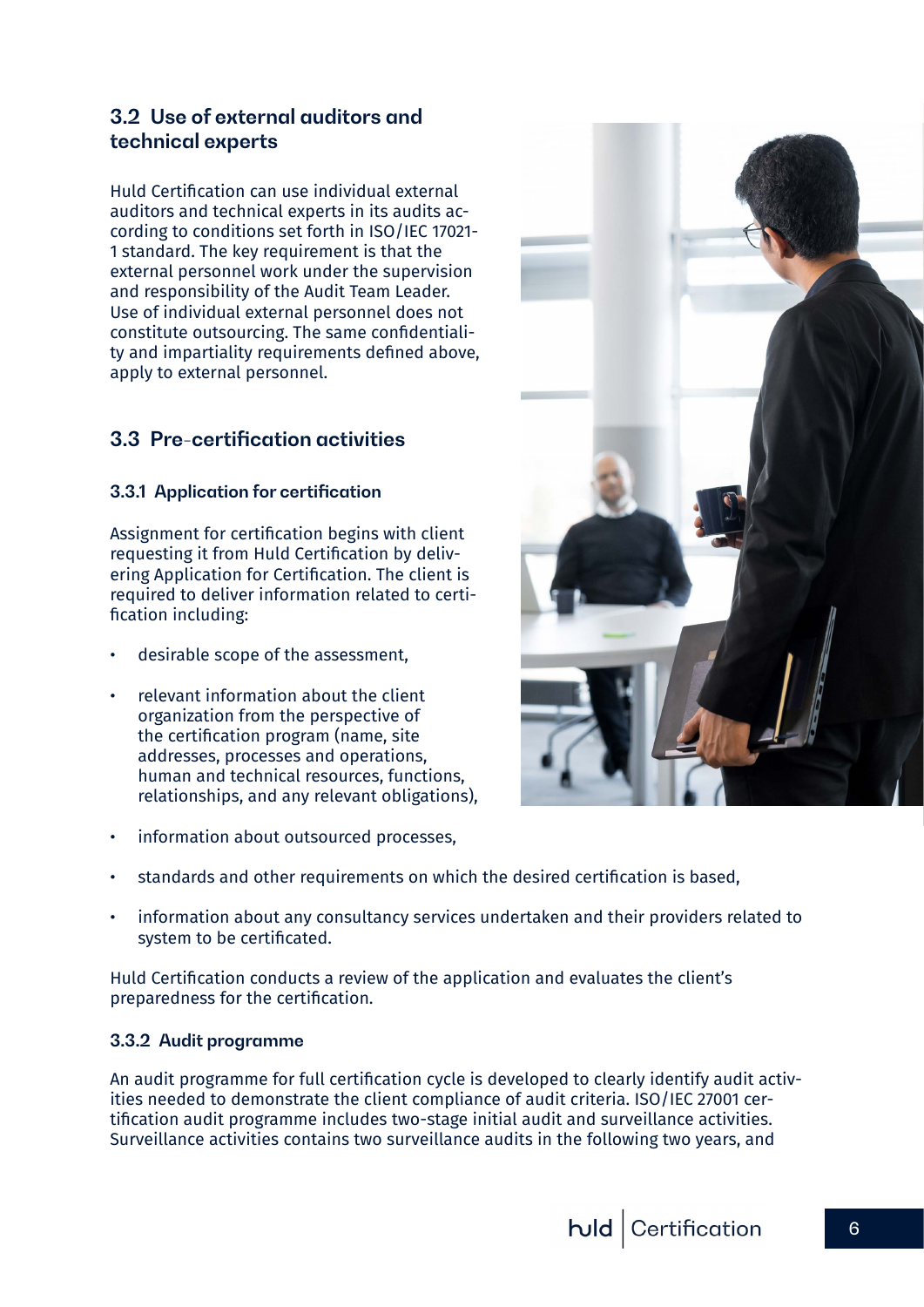<span id="page-6-0"></span>recertification audit on a third year before the expiry of certification. Huld Certification follows guidelines set in ISO/IEC 17021-1 and ISO/IEC 27006 in its audit and certification processes.

Any on-going surveillance activities are taken into account when developing and planning the audit programme.

- the requirements of the audit standard or criteria in use,
- complexity of the client and its management system,
- technological and regulatory context,
- any outsourced activities or functions related to assessment subject,
- the results of prior audits,
- size and number of sites, their geographical locations and multi-site locations,
- organizational risks of the client,
- whether audits are combined, joint or integrated.

The estimated audit time and its justification is recorded. Any significant deviations in audit scope related to estimated audit time is discussed with the client.

Where multi-site sampling is used for the audit of a client's management system covering the same activity in various geographical locations, Huld Certification may develop a sampling programme to ensure proper audit of the management system.

## **3.4 Obtaining evidence and control of records**

#### **3.4.1 Audit methods**

Huld Certification uses approved methods to obtain and verify audit evidence. These methods include interviews, document review and technical testing.

#### **3.4.2 Control of client records**

Huld Certification has procedures for controlling client records related to audit and certification processes conforming with requirements. Records are maintained on the audits and other certification activities for all clients including those that have submitted applications and those that have been audited, certified or with certification suspended or withdrawn.

Records on certified clients include:

• application information and audit reports of initial, surveillance and recertification audits,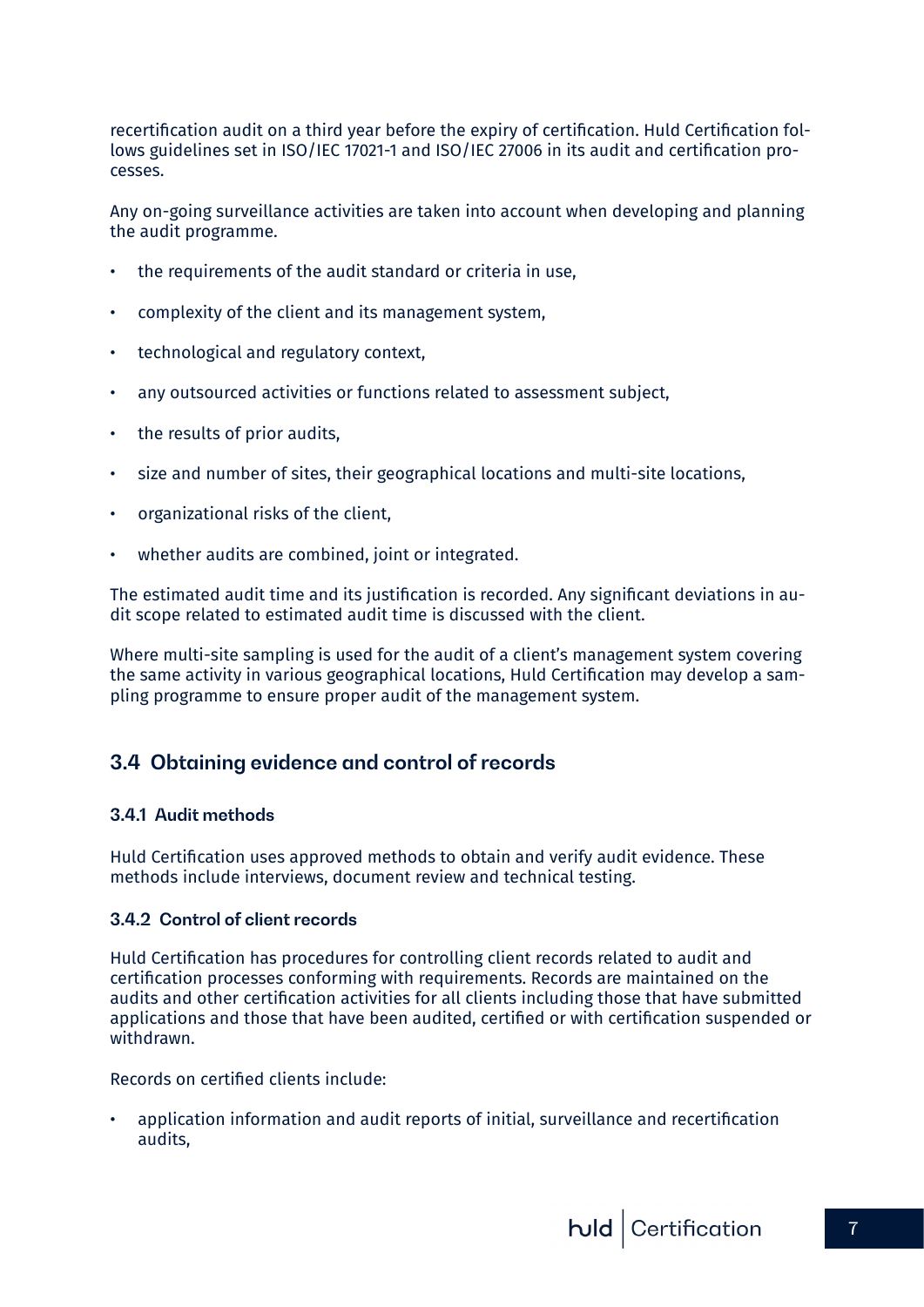- <span id="page-7-0"></span>• certification agreements,
- justification for audit time determination,
- verification of correction and corrective actions,
- records of complaints and appeals and any subsequent correction or corrective actions,
- committee deliberations and decisions if applicable,
- documentation of the certification decisions,
- certification documents such as scope of certification,
- related records necessary to establish the credibility of the certification (evidence of the competence of auditors and technical experts),
- audit programmes.

All the relevant evidence relating to assessment results is retained for six years after the end of assessment operations.

## **3.5 Stage 1**

The objectives of stage 1 are to determine the readiness for the stage 2, and to identify and resolve possible nonconformities. A documentation review concerning client's ISMS is conducted and supplemented with interviews. The results of the stage 1 are documented in a written report.

## **3.6 Stage 2**

The purpose of stage 2 is to assess the implementation and effectiveness of the client's ISMS and to confirm that client adheres to its own policies, objectives, and procedures. Stage 2 is conducted mainly on-site. On-site can also mean remote access to electronic system that contains relevant information about the ISMS.

## **3.7 Certification**

#### **3.7.1 Certification decision**

Certification decisions are made by the Managing Director assisted by a competent person appointed by the Managing Director. Huld Certification ensures that personnel who make the decision for granting or refusing certification are different from those who carried out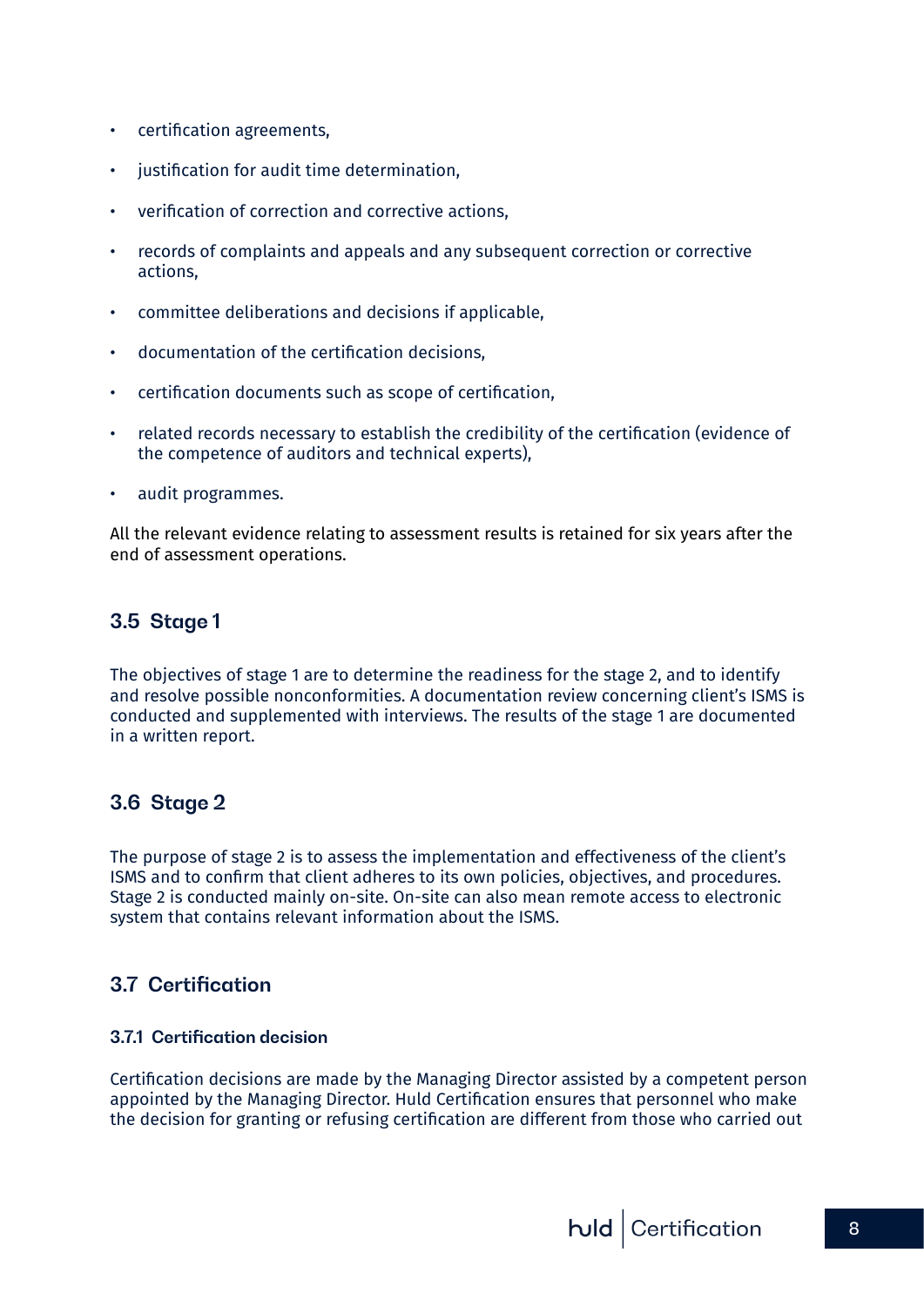<span id="page-8-0"></span>the audits. Personnel making the decision have appropriate competence for granting the decision.

A review process prior to making any decisions related to certification (including changes in the scope of the certification, renewing, suspending or restoring certification) contains the following steps:

- a) ensuring that the information provided by the audit team is sufficient with respect to the certification requirements and the scope for certification,
- b) ensuring that the correction and corrective actions for any major nonconformities are reviewed, accepted and verified,
- c) ensuring that the client's plan for correction and corrective actions for any minor nonconformities are revied and accepted.



#### **3.7.2 Information for granting or refusing certification**

Each certification decision is recorded including any additional information or clarification sought from the audit team or other sources. Audit team provides the following information to decision makers:

- the audit report.
- comments on the nonconformities and, where applicable, the correction and corrective actions taken by the client,
- confirmation of the information provided to the certification body used in the application review,
- confirmation that the audit objectives have been achieved,
- a recommendation whether or not to grant certification, together with any conditions or observations.

If Huld Certification is not able to verify the implementation of corrections and corrective actions of any major nonconformity within 6 months after the last day of stage 2, the stage 2 will be repeated prior to recommending certification.

If Huld Certification would be accepting certification due to transfer of certification from another certification body, it implements a process for obtaining sufficient information for certification decision.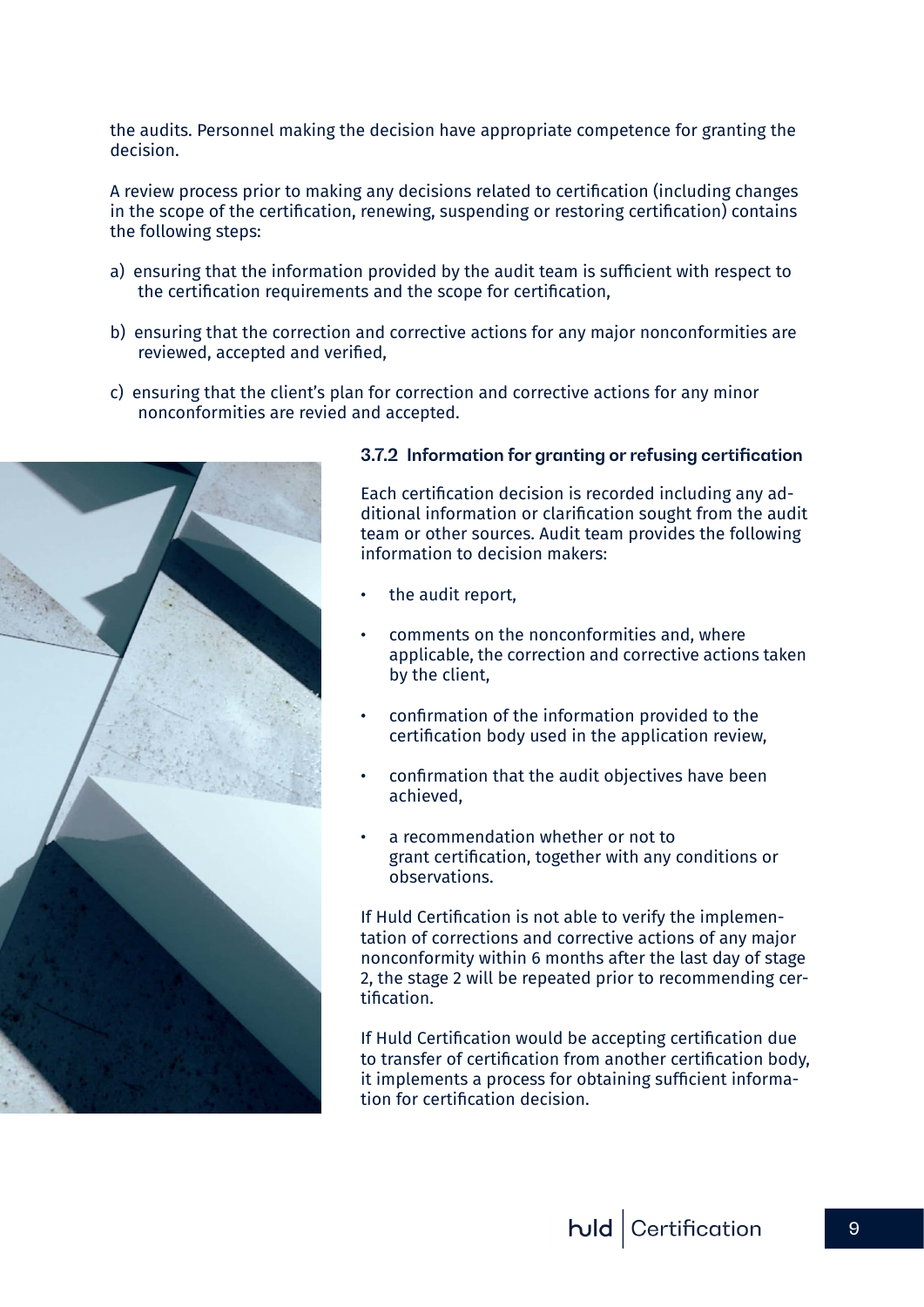## <span id="page-9-0"></span>**3.8 Surveillance activities**

The default surveillance activities include reacting to client notifications about changes that may affect to the certified system's compliance against the audit requirements. The activities include also on-site auditing of the certified client. Other surveillance activities may be:

- enquiries to the client about the status of certification, reviewing client's statements with respect to its operations (e.g. promotional material, webpages),
- requests to client to provide documented information,
- other possible monitoring activities.

#### **3.8.1 Surveillance audits**

Surveillance audits are on-site audits but are not necessarily full system audits and they are conducted at least once in a calendar year. The following activities are always included in the surveillance audit programmes:

- the system maintenance elements such as information security risk assessment and control maintenance, internal ISMS audit, management review and corrective action,
- communications from external parties as required by ISO/IEC 27001 and other documents required for certification,
- changes to the documented system,
- areas subject to change,
- selected requirements of ISO/IEC 27001.
- other selected areas as appropriate.

#### **3.9 Recertification activities**

A recertification audit is planned and conducted to evaluate the continued fulfilment of all the requirements of ISO/IEC 27001 standard. It is planned and conducted in due time to enable timely renewal before the certificate expiry date.

Recertification activities include the review of previous surveillance audit reports and consider the performance of the ISMS over the most recent certification cycle. By default, the activities include only the stage 2 of the audit process. Stage 1 may need to be included in cases where significant changes to the ISMS, the organization, or the context of information security (e.g. changes in legislation)

#### **3.9.1 Recertification and corrective actions**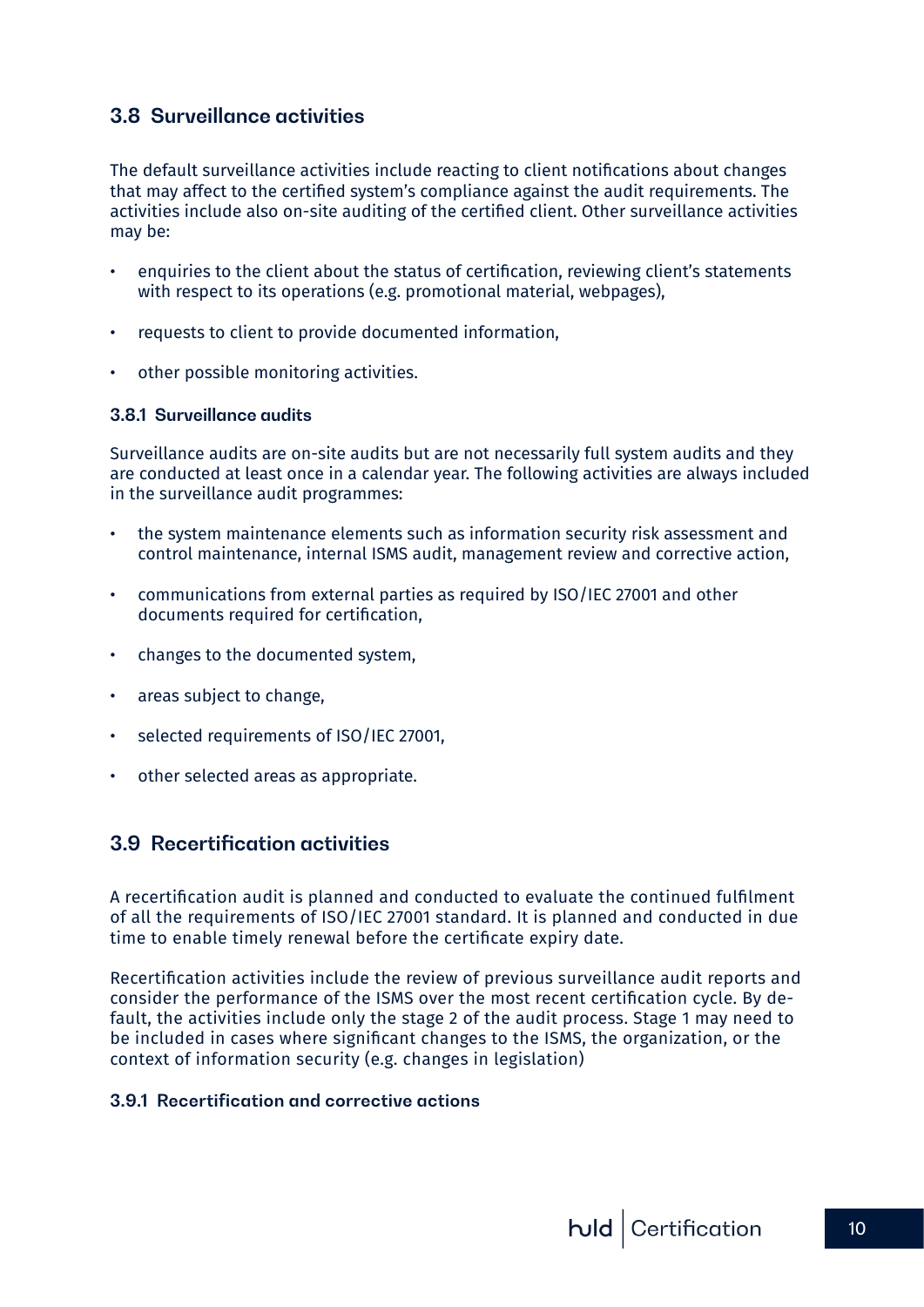<span id="page-10-0"></span>The time allowed to implement corrective actions is determined on the basis of the se verity of the nonconformity and the associ ated information security risk. All corrective actions shall be implemented and verified before the expiration of certification. When recertification activities are successfully completed prior to the expiry date of the existing certification, the expiry date of the new certification can be based on the expiry date of the existing certification. The issue date on a new certificate is on or after the recertification decision.

If Huld Certification has not completed the recertification audit or it is unable to verify the implementation of corrections and cor rective actions for any major nonconformity prior to the expiry date of the certification, then recertification is not recommended, and the validity of the certification is not ex tended. The client is informed, and the con sequences are explained.

Following expiration of certification, Huld Certification can restore certification with in six months provided that the outstand ing recertification activities are completed, otherwise at least stage 2 will be conduct ed. The effective date on the certificate is on or after the recertification decision and the expiry date is based on prior certification cycle.

#### **3.9.2 Audits for expanding scope and short-notice audits**

Huld Certification responds to an applica tion for expanding the scope of the grant ed certification by reviewing the appli cation and determining audit activities necessary to decide about the extension. Audit for expanding the scope of certifica tion can be conducted in conjunction with surveillance audits.

Short-notice audits may be conducted in case of investigating complaints, response

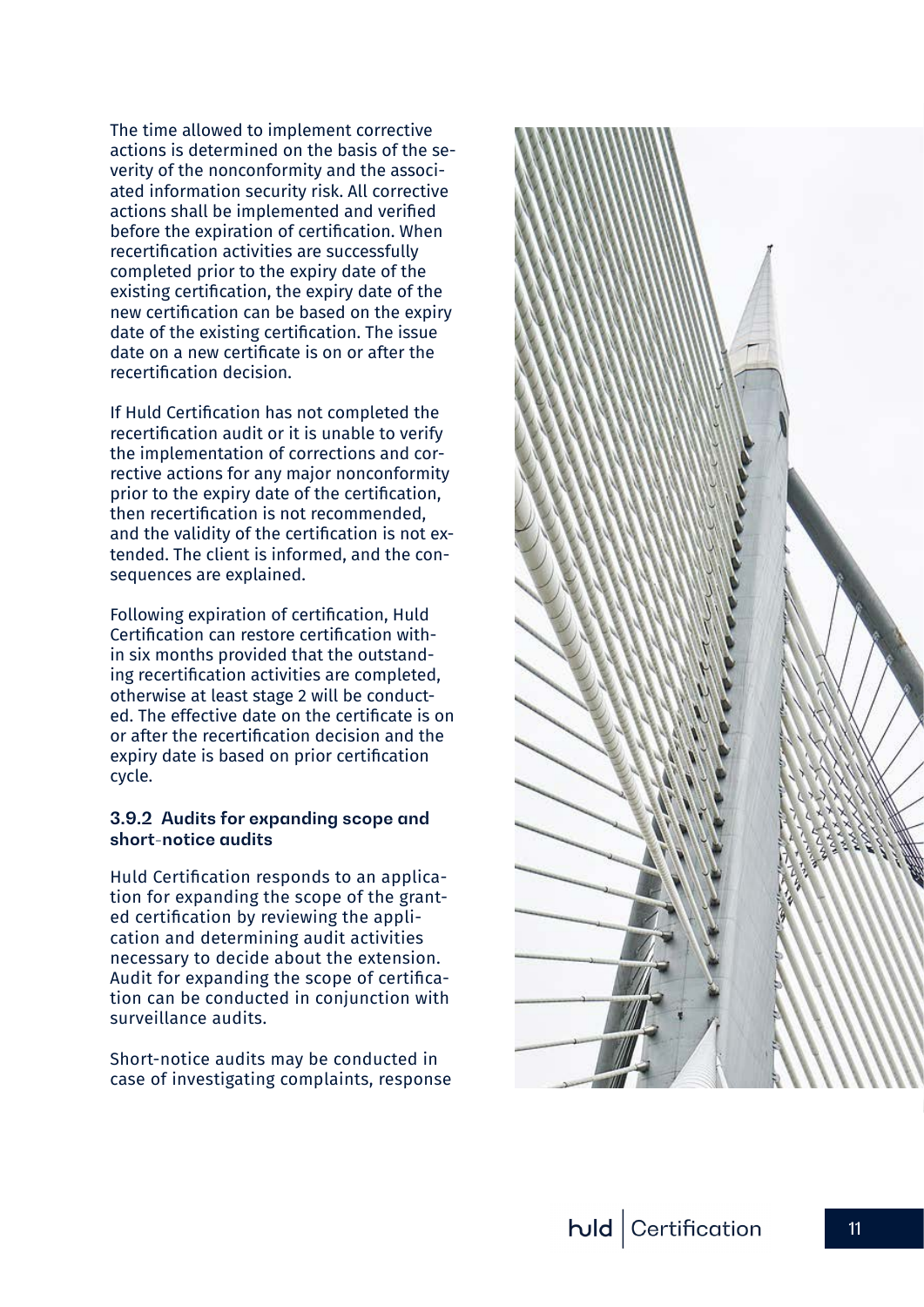<span id="page-11-0"></span>to changes or as follow up on suspended clients. In these cases, Huld Certification makes known to the certified clients in advance the conditions under which such audits will be conducted.

## **3.10 Suspending, withdrawing or reducing the scope of certification**

Huld Certification has determined the following as default cases for suspending certification (certification is temporarily invalid under suspension):

- the client's certified ISMS has persistently or seriously failed to meet certification requirements, including requirements for the effectiveness of the ISMS,
- the certified client does not allow surveillance or recertification audits to be conducted at the required frequencies,
- the certified client has voluntarily requested a suspension.

If the client disputes the nonconformities affecting the suspension, withdrawal or reduction of the certification scope, these nonconformities are reported to the Managing Director by the Audit Team Leader who performed the audit. In this case, a short-notice re-audit may be arranged with different Audit Team Leader and audit team to ensure the basis for suspending, withdrawing or reducing the scope of the certification. The initial audit report and other working papers are then reviewed under the direction of Audit Team Leader other than the one who performed the initial audit. The decision for suspension is made if there are no mistakes found in the initial audit.

Huld Certification restores the suspended certification if the issue that has resulted in the suspension has been resolved. Failure to resolve the issues that have resulted in the suspension in a time established by the certification body results in withdrawal or reduction of the scope of certification.

Huld Certification reduces the scope of certification to exclude the parts not meeting the requirements when the certified client has persistently or seriously failed to meet the certification requirements for those parts of the scope of certification. Any such reduction is in line with the requirements of the ISO/IEC 27001. A reduced certificate is then issued for the client.

## **4 Handling processes for complaints and appeals**

Managing Director and Quality Assurance is informed when Huld Certification receives complaint or appeal related to certifications, work quality or company's independence. The certification body informs also the complainant about the receipt of the appeal. If the complaint relates to certification activities that Huld Certification is responsible for, the complaint is investigated. If the complaint relates to certified client, the examination of the complaint considers the effectiveness of the certified management system. Responsive actions are determined case by case taking into account previous similar complaints. All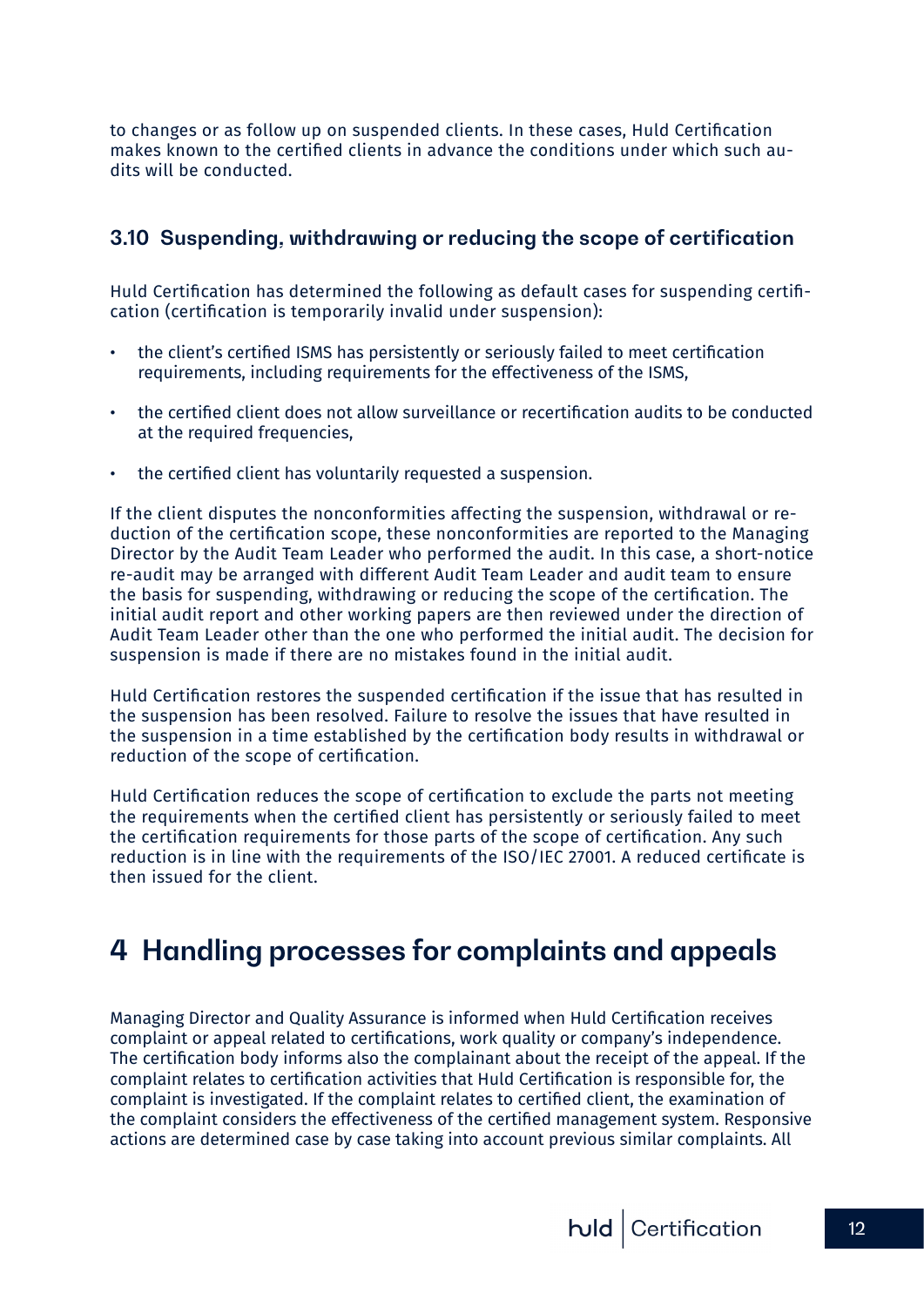<span id="page-12-0"></span>complaints, appeals and related decisions are tracked and recorded.

Default actions for every complaint and appeal are described below:

- To maintain independency, complaints and appeals are handled by the external QA. Managing Director cannot handle appeals that consider certification decisions, because Managing Director is responsible for making them.
- All needed additional information is gathered for the handling process.
- Needed decisions as well as correction and corrective actions are taken.
- Any decisions or actions (progress reports and results of the handling processes) are communicated to the client and related parties.
- Huld Certification gives formal notice about the end of the handling process.

Submission, investigation and decision on complaints and appeals does not result in any discriminatory actions against the client. Non-discrimination in Huld Certification is ensured by Quality Assurance.

## **4.1 Feedback**

Huld Certification also welcomes any free-form feedback on its operations.

## **5 The right to refuse assignment**

Huld Certification has right to refuse assignment. Refusal is exceptional and will be justified heavily. Refusal may be considered if:

- the assignment threatens the independence or impartiality of the Huld Certification,
- the assignment causes exceptional occupational safety or security risks for Huld Certification or its personnel,
- the assignment poses other threats to the operations, reputation or clients of Huld Certification,
- views of auditee and Huld Certification do not meet with respect to the scope and limitations of the assessment,
- Huld Certification sees other apparent reason for refusal.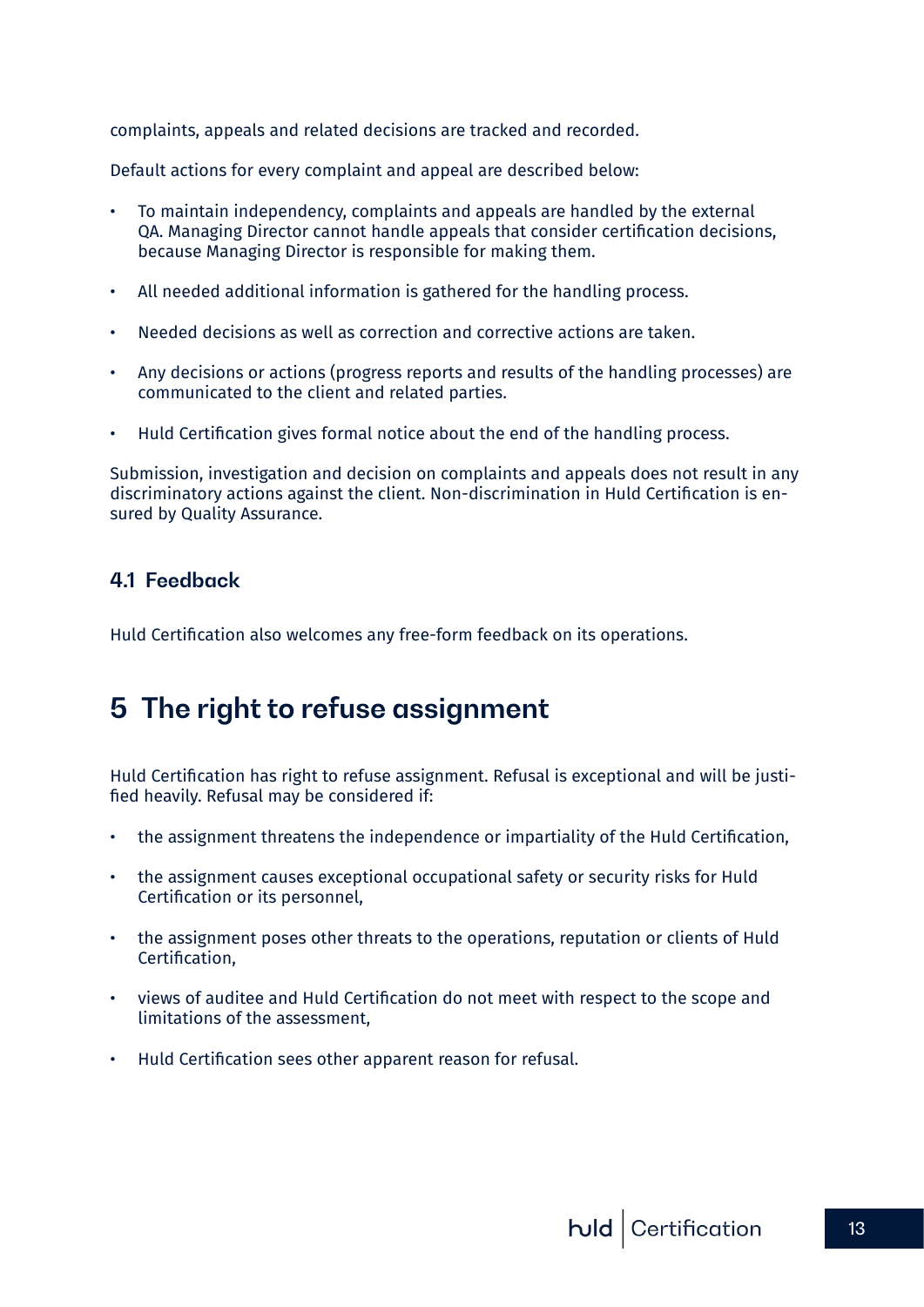## <span id="page-13-0"></span>**6 Use of certification marks**

The certification mark (certificate) is a public reference to the certification which the certified client may use in its communication media, for example on webpages or in other documents. The terms and conditions below shall be followed when referring to certificate:

- the reference shall indicate the scope of the certificate and Huld Certification, which is the issuing certification body,
- the reference shall not imply that the certificate covers areas other than what was defined in the scope of the certificate or be a guarantee of absolute information security,
- if the scope of the certification changes, all references to certification must be changed to correspond to the new certification scope,
- certification shall not be referred to in any context after the expiration of the certification,
- If the standard or criteria on which the certification is issued has become a new version and the client is certified against the previous version, the client shall not claim to be certified against the new standard/criteria version.

References to certification issued for information security management system (ISMS) shall not imply that:

- products, processes or service is certified by this means,
- the certificate applies to laboratory test, calibration or inspection reports.

Huld Certification has the ownership of certificates and exercises proper control if client misuses the certificate marks or any references to certification. These actions may include request for correction and corrective actions, suspension, withdrawal of certification, publication of the transgression and legal actions if necessary.